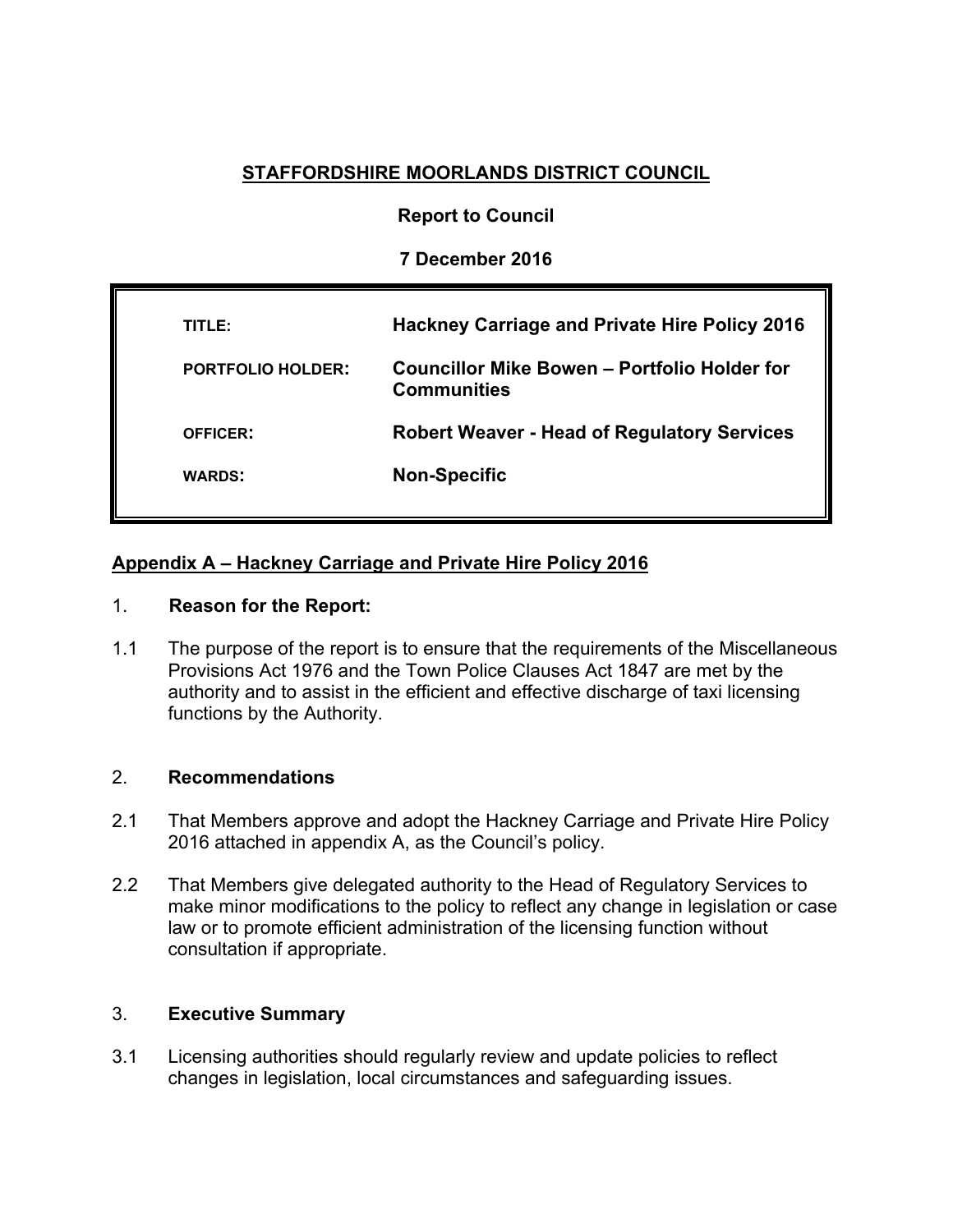- 3.2 Licensing policy must be approved and adopted at a full meeting of the Council. Such approval ought not to be granted until a consultation has been undertaken with a range of statutory bodies defined by the Act, and other organisations as is deemed appropriate.
- 3.3 A six week consultation exercise has now been undertaken; the consultation took place in August and September 2016 as detailed in the report to the Licensing Committee on 18th November 2016.
- 3.4 Consultation responses have been reviewed and proposed changes discussed and agreed at the Licensing Committee Meeting on 18th November 2016, and the policy attached in appendix 1 has been amended to reflect these changes.

## 4. **Background**

- 4.1 The Publication of the Alexis Jay report into historical cases of child abuse in Rotherham, published in August 2014, included a number of references to the local taxi trade and taxi drivers. This has impacted significantly on the public perception of the industry and those working within it nationally.
- 4.2 To tackle the potential issues raised by the Jay Report and to provide public reassurance, the Council has updated and revised its approach with a view to improving and strengthening current arrangements.
- 4.3 Best practice suggests that having an up to date policy provides the most appropriate framework for ensuring a safe and effective service.
- 4.4 The Hackney Carriage and Private Hire Policy 2016 seeks to raise the standards of the taxi trade operating within the Staffordshire Moorlands District area. The policy brings together the various individual policies and conditions which have been used to regulate the trade in past years.

### 5. **Options and Analysis**

5.1 Members to adopt the Hackney Carriage and Private Hire Policy 2016 as the Councils policy.

### 6. **Implications**

6.1 Community Safety - (Crime and Disorder Act 1998)

The successful implementation of the Hackney Carriage and Private Hire Licensing Policy should have a positive impact on community safety and assist in the reduction of crime.